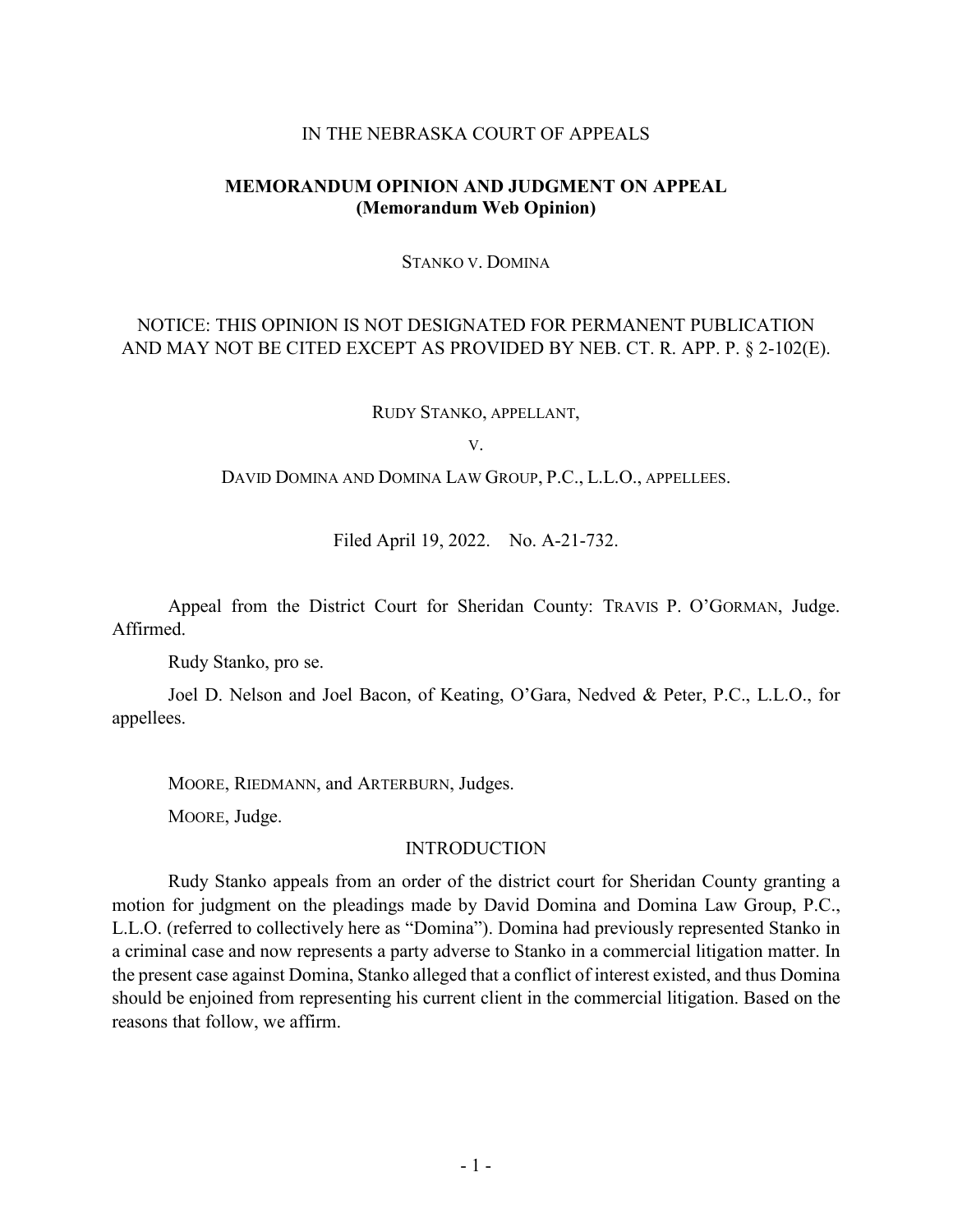#### STATEMENT OF FACTS

On April 27, 2021, Stanko and a corporation he controls filed an amended complaint against Kyle Schwarting in the commercial litigation. Stanko's claims in that case relate to commercial dealings between Schwarting and Stanko in 2020 and 2021. These dealings involved a farm and feedlot owned by Stanko and his corporation, which were sold to Schwarting in May 2020. Also involved was a separate agricultural property that Stanko and his corporation had leased to Schwarting in the spring of 2020. Stanko's amended complaint alleged three claims: Schwarting breached an oral agreement with Stanko under which Stanko was to be permitted to remove feed from the feedlot to feed Stanko's cattle; Schwarting improperly deducted rent from the lease on the separate agricultural property; and Schwarting took Stanko's wheel loader and broke the machine. Our record does not include Stanko's original complaint in the commercial litigation.

#### *Alleged Conflict of Interest.*

Schwarting retained Domina to represent him in the commercial litigation. The present appeal arises out of Stanko's pro se complaint against Domina, filed on May 3, 2021. In his complaint, Stanko alleged that Domina had a conflict of interest in the commercial litigation, as Domina had represented Stanko in a 2006 federal criminal case. Our record reflects that on February 24, 2006, Stanko was indicted on charges of possession and transportation of firearms and ammunition by a prohibited person. See *United States v. Stanko*, 491 F.3d 408 (8th Cir. 2007).

In the conflict of interest case, Stanko claimed that Domina had learned about Stanko's ranching and feedlot business during the preparation of his criminal case, and that the information regarding Stanko's business was a material issue in his present commercial suit against Schwarting. Stanko also alleged that Domina was retaliating against him because Domina disagreed with Stanko's political beliefs. Due to Domina's duty to him as a former client, Stanko requested that the district court enjoin Domina from representing Schwarting in the commercial litigation. Stanko also requested an award of compensatory and punitive damages.

On May 4, 2021, Domina, on behalf of Schwarting, filed an answer and counterclaims to Stanko's complaint in the commercial litigation. On May 10, Stanko filed an affidavit in the conflict of interest case in support of his "motion to disqualify" Domina, in which he reasserted the allegations and arguments in his request for injunctive relief. Our record does not contain any motion to disqualify Domina in the commercial litigation.

#### *Stanko's Request for Injunctive Relief.*

A hearing on Stanko's request for temporary injunctive relief in the conflict of interest case was held on May 11, 2021. Domina presented various exhibits to the district court regarding Stanko's criminal case, including an affidavit by Domina, the indictment, the jury instructions, and the verdict. Domina also presented a representation agreement in the criminal case, which notes that Domina's only "focus, concern, and responsibility will be the trial process itself," and Domina's motion to withdraw as Stanko's counsel following the final order in the criminal case. Both the representation agreement and the motion to withdraw were signed by Stanko.

At the hearing, Stanko argued that Domina still had access to his case files, and therefore Domina was privy to the intricacies of Stanko's business operations. Stanko reiterated that he was requesting "an injunction against Domina representing other parties since [Domina] was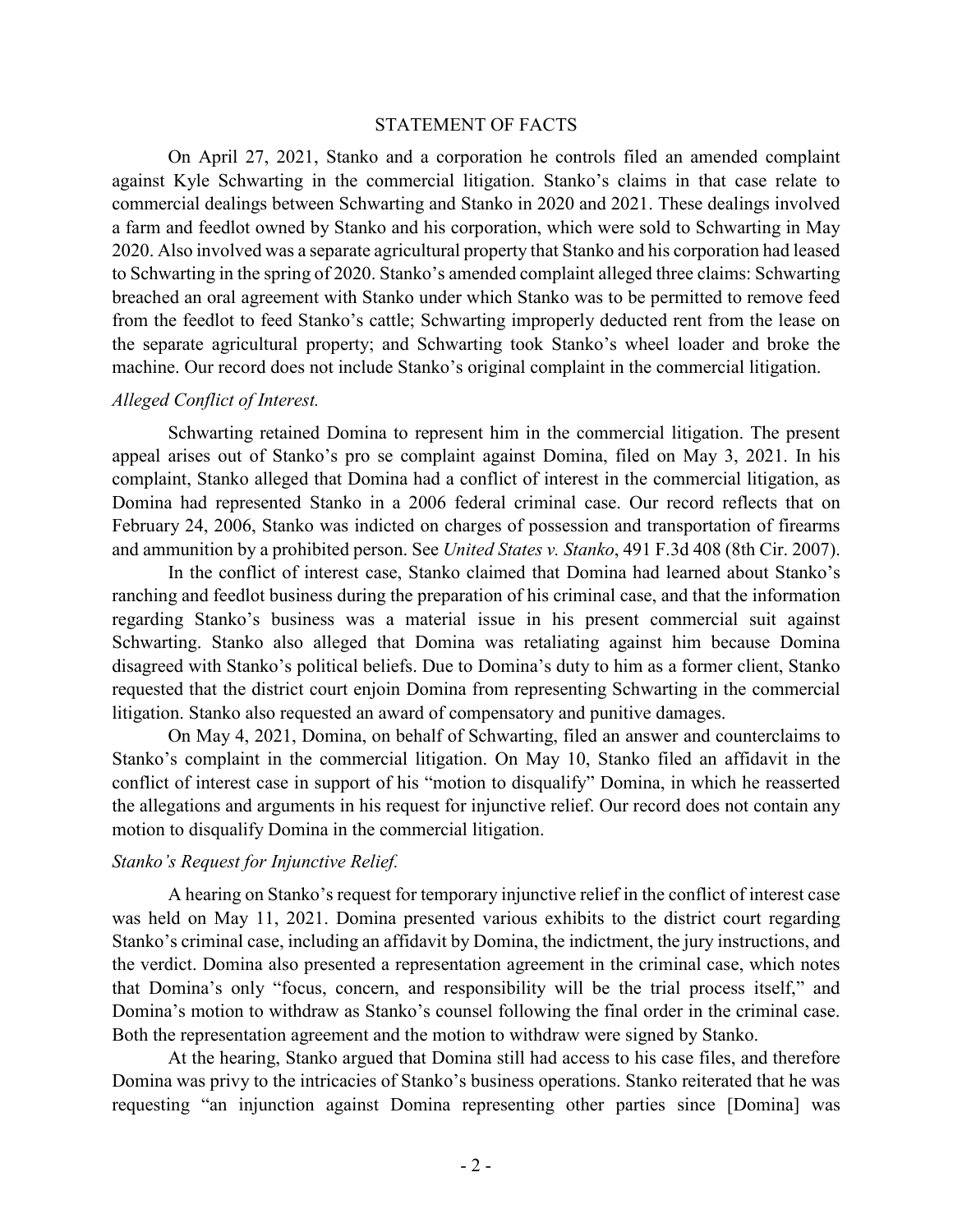[Stanko's] attorney." Domina informed the court that his firm had not represented Stanko in any capacity since Stanko's criminal case over 14 years ago and that it was unlikely the firm had retained Stanko's case file, due to an office policy to destroy unclaimed files after 5 years. The district court took the matter under advisement.

On May 24, 2021, the district court entered an order denying Stanko's request for temporary injunctive relief. The court briefly summarized Stanko's prior criminal case and the present commercial litigation and concluded that the two cases had "nothing to do" with one another. The court found that because Stanko could not show that the two cases were of a substantially related matter, Domina's continued representation of Schwarting would not cause irreparable harm to Stanko. The court also noted that Stanko had an adequate remedy at law, moving to disqualify Domina from the commercial litigation, and therefore an injunction was not the appropriate remedy.

## *Domina's Answer and Motion for Judgment on Pleadings.*

On June 6, 2021, Domina filed an answer to Stanko's pro se complaint alleging that Domina's representation of Schwarting in the commercial litigation created a conflict of interest. Domina alleged that his role was limited to acting as trial counsel in Stanko's criminal case, that he had not learned anything during preparation of the criminal case which was relevant to the commercial litigation, and that he had not represented Stanko or Stanko's business since his withdrawal as trial counsel in 2006. Domina also raised numerous affirmative defenses, including that Stanko had failed to state a claim upon which relief could be granted.

On July 1, 2021, Domina filed a motion for judgment on the pleadings. On July 27, Stanko filed a brief in opposition to Domina's motion for judgment on the pleadings. Stanko reasserted that Domina had created a conflict of interest because the feedlot at issue in the commercial litigation was the same feedlot at which he was arrested in 2006 for possessing guns. Stanko alleged that Domina knew "almost everything" about Stanko by nature of Domina being Stanko's "ex-lawyer or by keeping a dossier on Stanko's activities." Stanko also demanded that a jury, rather than the district court judge, assess the pleadings.

A hearing on Domina's motion for judgment on the pleadings in the conflict of interest case was held on August 10, 2021. At the beginning of the hearing, Domina's counsel stated that he was not trying to convert the motion for judgment on the pleadings into a motion for summary judgment, but suggested that the court could nevertheless consider the exhibits attached to Domina's answer. Both Domina's counsel and Stanko presented argument to the district court.

# *District Court's Order.*

On September 1, 2021, the district court granted Domina's motion for judgment on the pleadings in the conflict of interest case. Again, the court concluded that Stanko's criminal case and the commercial litigation were "not even remotely related" and thus presented no conflict of interest. With respect to Stanko's claims that Domina had "violated the Common Law tort known as retaliation for certain political and legal positions," the court concluded no such tort existed. It also noted Stanko had not stated claims for malicious prosecution or abuse of process. Therefore, Stanko's complaint did not state any claims upon which relief could be granted.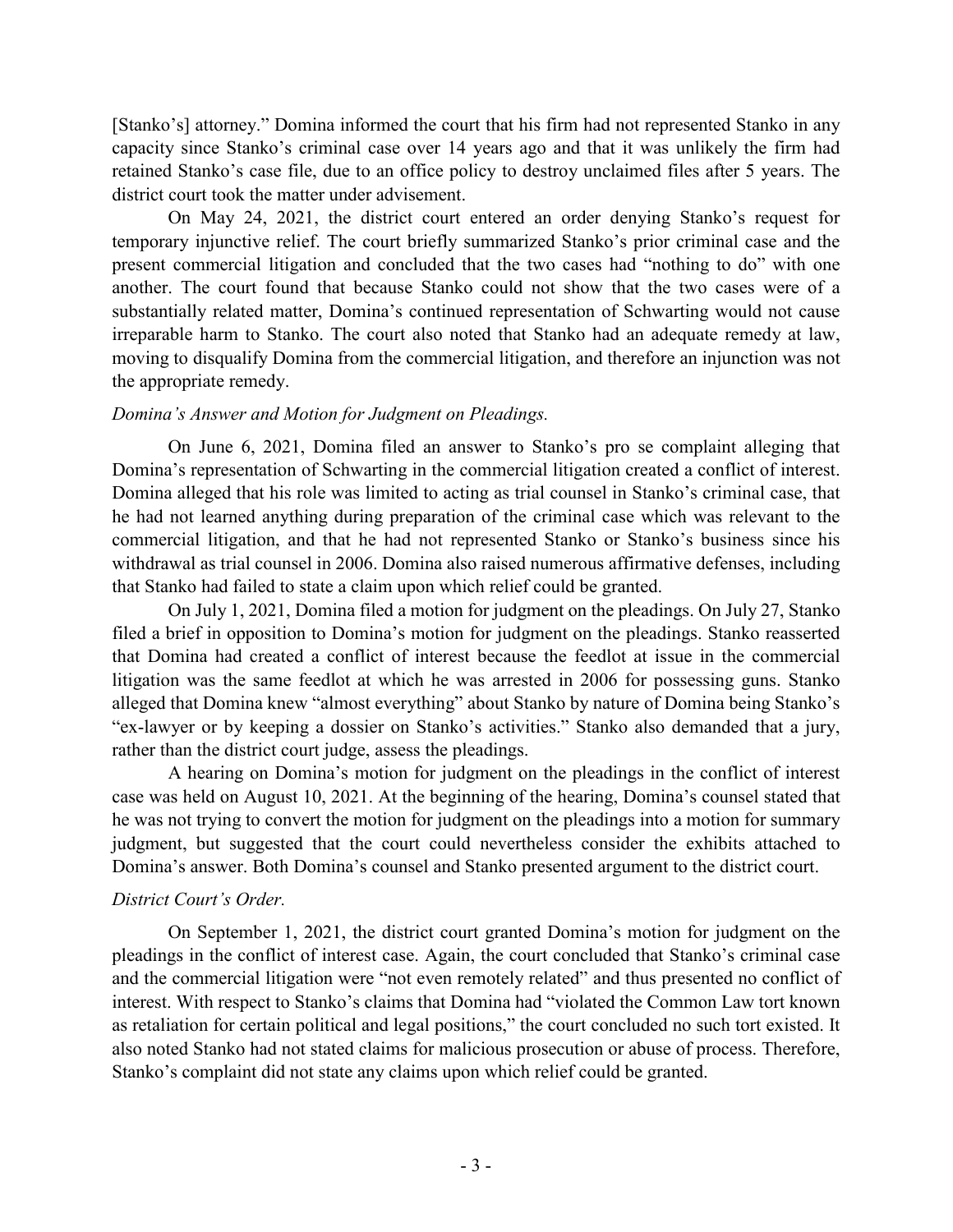The district court further found that Stanko had not sought viable remedies. The court again noted that in requesting an injunction, Stanko had failed to show either irreparable harm or that there was an inadequate remedy at law. The court observed that Stanko had requested compensatory damages equal to the amount sought by Schwarting's counterclaims in the commercial litigation, which the court found "nonsensical." Finally, the court observed Stanko's request for punitive damages was not permitted under Nebraska law. The court dismissed Stanko's complaint with prejudice.

Stanko appeals.

#### ASSIGNMENT OF ERROR

Stanko assigns, consolidated and restated, that the district court erred in not allowing a jury to decide whether a conflict of interest prevented Domina from representing Schwarting in the commercial litigation and whether Stanko was entitled to damages in the conflict of interest case.

#### STANDARD OF REVIEW

A motion for judgment on the pleadings is properly granted when it appears from the pleadings that only questions of law are presented. *Foundation One Bank v. Svoboda*, 303 Neb. 624, 931 N.W.2d 431 (2019).

### ANALYSIS

Stanko contends that a jury, rather than the district court, should have resolved his claims against Domina. He argues, "[t]he equity Court alleges there is no connection between [Domina] changing clients and abandoning [Stanko]. The jury would disagree." Brief for appellant at 10. Stanko then cites to United States Supreme Court opinions discussing the Seventh Amendment right to a civil jury trial, which are inapplicable here. See *Colgrove v. Battin*, 413 U.S. 149, 93 S. Ct. 2448 (1973); *Parsons v. Bedford, Breedlove & Robeson*, 28 U.S. 433, 7 L. Ed. 732 (1830).

The Seventh Amendment only requires civil jury trials in federal court, and the case at issue was filed in state court. See U.S. Const. amend. VII. In Nebraska, it is well established that litigants are typically entitled to a jury trial on legal claims, but not equitable claims. *Schmid v. Simmons*, 311 Neb. 48, 970 N.W.2d 735 (2022). Article I, § 6, of the Nebraska Constitution provides:

The right of trial by jury shall remain inviolate, but the Legislature may authorize trial by a jury of a less number than twelve in courts inferior to the District Court, and may by general law authorize a verdict in civil cases in any court by not less than five-sixths of the jury.

Neb. Const. art. I,  $\S 6$ , preserves the right to a jury trial as it existed under the common law when the Nebraska Constitution was adopted in 1875. *Schmid v. Simmons, supra*. It does not create or extend such right. *Id*. At common law, litigants did not have a right to a jury trial in equitable actions. *Id*. The nature of an action, whether legal or equitable, is determinable from its main object, as disclosed by the averments of the pleadings and the relief sought. *Id*. This determination is unaffected by the conclusions of the pleader or whether or not the pleader denominates the case as one at law or in equity. *Id*.